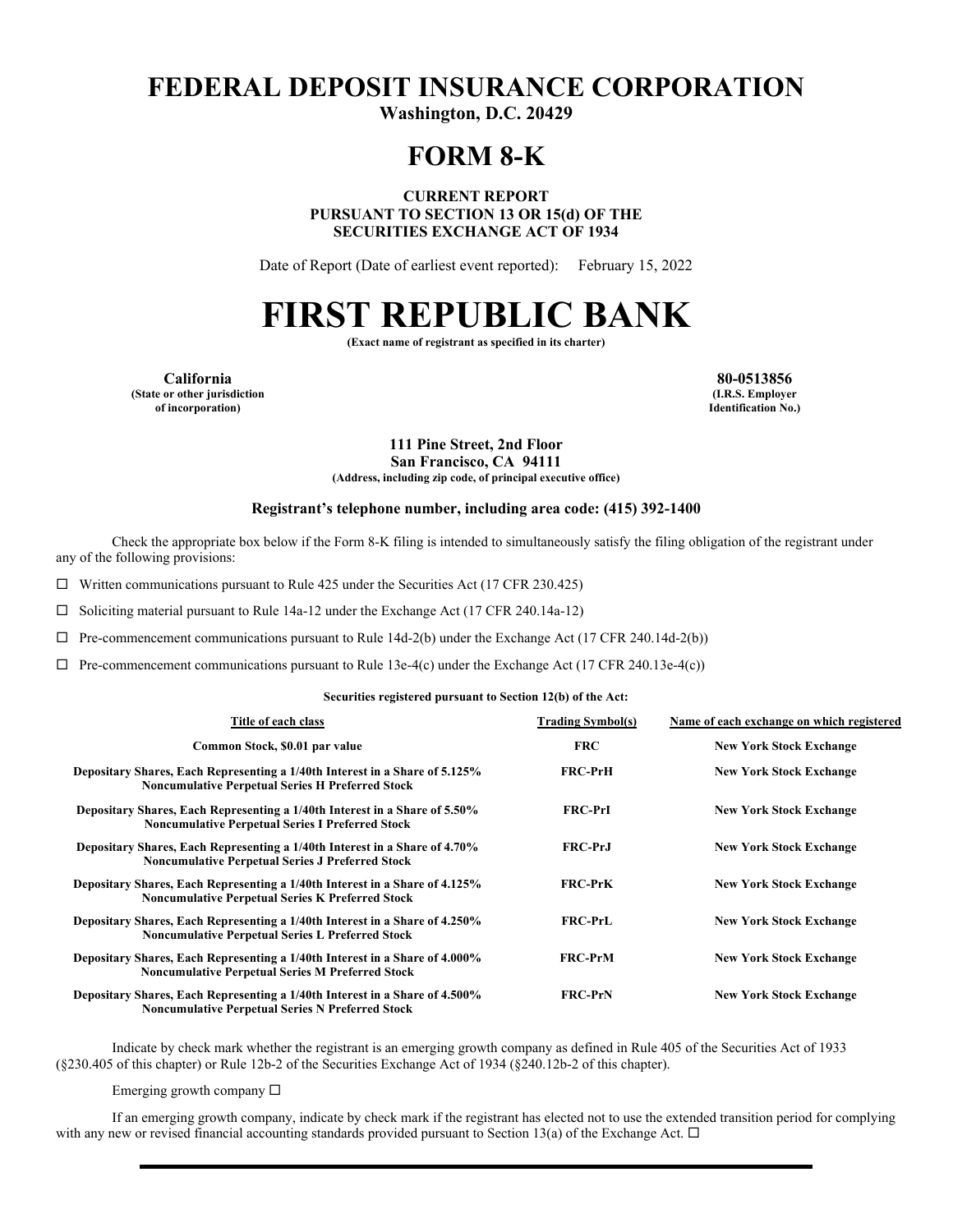## **Item 7.01 Regulation FD Disclosure**

Pursuant to Regulation FD, First Republic Bank ("the Bank") hereby furnishes to the Federal Deposit Insurance Corporation slides that the Bank will present to analysts and investors on or after February 15, 2022. The slides are attached hereto as Exhibit 99.1. These slides will be available on the Bank's website at [firstrepublic.com.](http://www.firstrepublic.com/)

The information furnished by the Bank pursuant to this item, including Exhibit 99.1, shall not be deemed "filed" for purposes of Section 18 of the Securities Exchange Act of 1934, as amended, (the "Exchange Act") or otherwise subject to the liability of that section, and shall not be deemed to be incorporated by reference into any filing under the Securities Act of 1933, as amended, or the Exchange Act.

## **Item 9.01 Financial Statements and Exhibits**

### **(d) Exhibits**

99.1 Slides presented by First Republic Bank to analysts and investors on or after February 15, 2022.